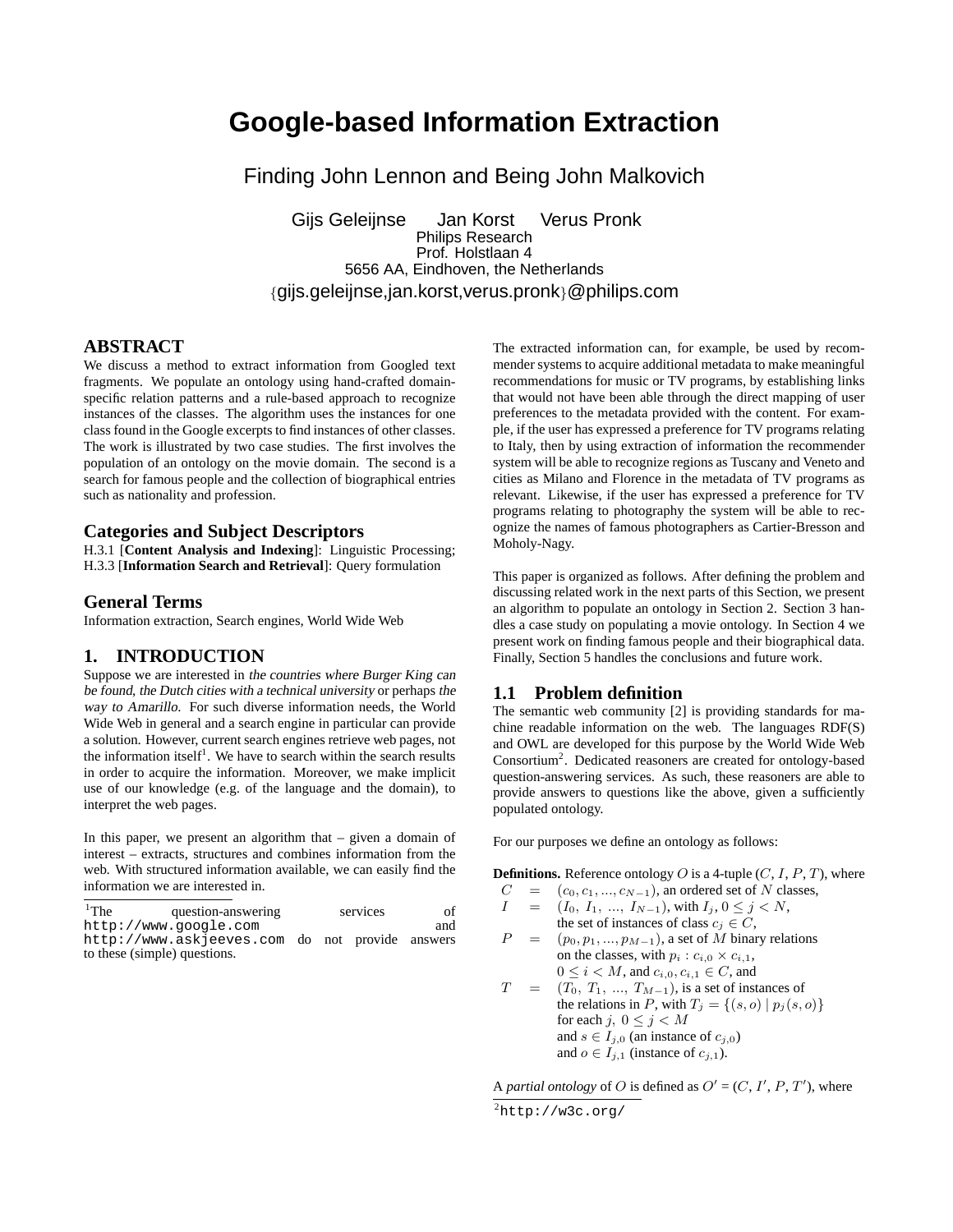$$
I'_j \subseteq I_j \quad \text{for all } j, 0 \leq j < N, T'_j \subseteq T_j \quad \text{for all } j, 0 \leq j < M \text{ and } (s, o) \in T'_k \Rightarrow s \in I'_i \land o \in I'_j \quad \text{for some } i, j, k. \Box
$$

We formulate the information extraction problem as an ontology population problem:

**Problem.** Given a partial ontology  $O'$ , extend  $O'$  to some  $O''$  that maximizes the precision and/or recall.

We define *precision* and *recall* as measures of a class  $c_i \in C$ :  $precision(c_i) = \frac{|I_i \cap I_i''|}{|I_i''|}$  and  $recall(c_i) = \frac{|I_i \cap I_i''|}{|I_i|}$ . Similar measures can be formulated for relations  $p_i$ .

# **1.2 Related work**

Information extraction and ontologies are two closely related fields. For reliable information extraction, we need background information, e.g. an ontology. On the other hand, we need information extraction to generate broad and highly usable ontologies. An overview on ontology construction and usage and ontology learning from structured and unstructured sources can be found in [16, 7].

Question Answering is a task in the Text Retrieval Conference, TREC [21]. The issue addressed here is, given a corpus, find answers to a set of questions. Such questions contain an instance and a relation, the problem is to find instances that are related to the instance in the question.

In [19], a method is described to extract information from the web. Ravichandran identifies patterns that express some relation. Using these patterns in queries to a search engine, he finds answers to questions in a question answering setting. Moreover, he discusses alternatives to pattern-based extraction, such as text clustering.

In [14], the use of patterns to discover relations was introduced. Hearst presents a number of phrases that are natural text formulations of the hyponym relation. By extracting the terms surrounding such phrases, hyponym pairs can be extracted. For example, from the phrase 'artists, like Michael Jackson and David Bowie' the relations (Michael Jackson, artist) and (David Bowie, artist) can be extracted.

Brin identifies the use of patterns in the discovery of relations on the web [5]. He describes a website-dependent approach to identify hypertext patterns that express some relation. For each web site, such patterns are learned and explored to identify instances that are similarly related. In [1], the system described in [5] is combined with a named-entity recognizer. This Snowball-system also identifies instances with the use of the named-entity recognizer.

Cimiano and Staab [9] use Google to identify relations between concepts. They test a hypothesis rather than to extract new knowledge. For example, they test whether the phrase 'the nile is a river' returns enough Google hits to accept the relation is a(Nile, river).

In the nineties, the Message Understanding Conferences focussed on the recognition of named entities (such as names of persons and organizations) in a text [8]. This work is mostly based on rules on the syntax and context of such named entities. For example, two capitalized words preceded by 'mr.' will denote the name of a male person. Research on named entity recognition is continued for example in [3, 6].

Automated part of speech tagging [4] is a useful technique in term extraction [11], a domain closely related to named-entity recognition. Here, terms are extracted with a predefined part-of-speech structure, e.g. an adjective-noun combination. In [18], methods are discussed to extract information from natural language texts with the use of both part of speech tags and Hearst patterns.

## **2. SOLUTION APPROACH**

A straightforward method to extract information from the web, is to implement a wrapper algorithm [10]. Such an algorithm crawls a number of large websites and makes use of the homogeneous presentation of the information on the pages of a website. When instances are denoted on exactly the same place on each page within a website, it is easy to extract them.

When we use such algorithms, we limit ourselves to the information contained on these websites. Moreover, the algorithm has to be adapted each time the design of one of the website changes.

We are interested in a technique that is both domain and website independent. We therefore choose to extract information from arbitrary web sites. To find relevant web sites – and thus relevant information – we use the Google search engine<sup>3</sup>. We use the homogeneous presentation of the Google search results pages to identify the excerpts from the pages found. Our approach is thus only dependent on the mark-up of one website, namely Google.

Our research can be separated into three issues.

1. To *identify natural language formulations of the relations in*  $O'.$ 

Given some relation  $p_i$  in  $O'$ , we are interested in text patterns that express this relation. For example, given the relation 'has capital' between 'country' and 'city', the pattern 'is the capital of' is a good candidate to express this relation. In this work, we manually select the text patterns expressing the relations  $p_i$  in the ontology.

2. To *identify instances of the classes in*  $O'$ *.* 

Within the excerpts produced by Google after submitting a query, we want to identify instances of the classes that are not yet in  $I'$ . Per class we combine a number of heuristics to do so.

3. To *formulate precise and specific queries*, in order to generate Google-query-results with high information density for our purposes.

We therefore choose to use instances in our queries to simultaneously find other instances and to find instances of relations. For example, given the instance 'Johannes Vermeer', we can use this instance in the query 'Johannes Vermeer was born in' in order to retrieve a place in general and Vermeer's place of birth in particular. The place of birth, Delft, can be extracted from the retrieved documents. Now, 'Delft' can be used in the query 'was born in Delft' to discover other (Delftborn) persons such as Antony van Leeuwenhoek and Hugo de Groot.

We thus use both an instance  $I'_{k,0}$  and a natural language formulation of a relation  $p_k$  in our Google queries. Subsequently, the Google excerpts are scanned for instances of class  $c_{k,1}$  and instance-pairs of  $p_k$ .

<sup>3</sup>http://www.google.com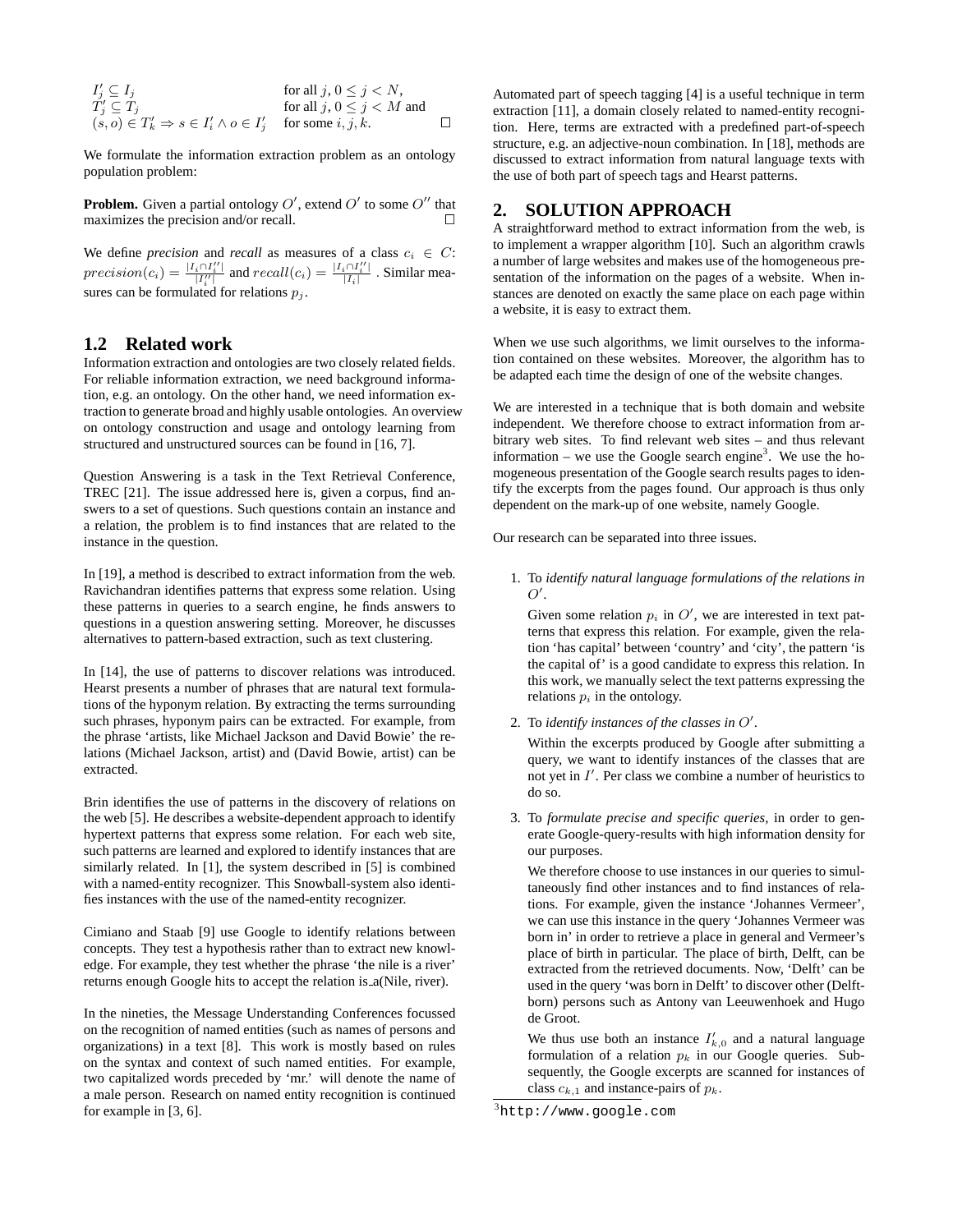Our method assumes a (hand-crafted) partial ontology  $O'$  of an arbitrary knowledge domain. Since we use an instance each time we query Google, initially at least one of the sets  $I'_j$  must be nonempty. We do not consider this a disadvantage, since the creator of the ontology is expected to have some knowledge of the field.

In Sections 2.1, 2.2 and 2.3, we will discuss these three issues in more detail. We combine these strategies into the ontology population algorithm as found in Section 2.4.

## **2.1 Identifying relation patterns**

For relation  $p_k$ , defined on  $(c_{k,0}, c_{k,1})$ , in the partial ontology O', we have to identify explicit natural language formulations of this relation. We are thus interested in patterns  $\mathcal{P}_k$  of the form "[ $c_{k,0}$ ] expression  $[c_{k,1}]^{n-4}$ , that express the relation  $p_k$  in natural language. Such patterns have to meet two criteria:

*(Precision.)* Preferably, the phrase is unambiguous, i.e. the probability that the terms found do not belong to the intended class must be small. For example, consider the relation place of birth(Person, City). The pattern [Person] was born in [City] is not an unambiguous representation of this relation, since [Person] was born in can precede a date or the name of a country as well.

*(Recall.)* The pattern must frequently occur to allow high recall.

Suitable formulations can be found by observing how instances of the related classes are connected in natural language texts. For example, if we are interested in populating plays for(player, team), we can identify this set of patterns:  $\mathcal{P}_{plays. for}$  = { "[team]player [player]", "[player] ([team])", "[player] signed for [team]", "[team] substituted [player] for [player]" } .

In this work, we select the relation patterns manually. However, work has been done to automatically select precise patterns [20]. Current work involves the automatic identification of effective patterns [12], which are patterns that are likely to give useful results when using them as queries.

## **2.2 Instance identification**

A separate problem is the identification of terms in the text. An advantage is that we know the place in the text by construction (i.e. either preceding or following the queried expression). A disadvantage is that each class requires a different technique to identify its instances. Especially terms with a less determined format, such as movie titles, are hard to identify. We therefore design recognition functions  $f_i$  for each class.

For these functions  $f_i$ , we can adopt various techniques from the fields of (statistical) natural language processing, information retrieval and information extraction. A regular expressions that describes the instances of class  $c_i$  can for example be a part of the function  $f_i$ . The user may also think of the use of part of speech tagging [4]. We note that the HTML-markup can be of use as well, since terms tend to be emphasized, or made 'clickable'.

After extracting a term, we can perform a *check* to find out whether the extracted term is really an instance of the concerning class. We perform this check with the use of Google. We google phrases that express the term-class relation. Again, these phrases can be constructed semi-automatically. Hearst-patterns are candidates as

well for this purpose. A term is to be accepted as instance, when the number of hits of the queried phrase is at least a certain threshold.

When we use such a check function, we can allow ourselves to formulate less strict recognition functions  $f_i$ . That is, false instances that are accepted by  $f_i$ , are still rejected as an instance by the use of the check function.

## **2.3 Formulation of Google-queries**

When we have chosen the sets of relation  $p_k$ , we can use these to create Google queries. For each "[ $c_{k,0}$ ] expression [ $c_{k,1}$ ]" pattern, we can formulate two Google queries: " $[c_{k,0}]$  expression" and "expression  $[c_{k,1}]$ ". For example, with the relation was born in and instances Amsterdam and Spinoza, we can formulate the queries "Spinoza was born in" and "was born in Amsterdam".

This technique thus allows us to formulate queries with instances that have been found in results of prior queries.

## **2.4 Sketch of algorithm**

Per relation, we maintain a list of instances that already have been used in a query in combination with the patterns expressing this relation. Initially, these lists are thus empty.

The following steps of the algorithm are performed until either some stop criterion is reached, or until new instances and instancepairs no longer can be found.

- **Step 1:** Select a relation  $p_k$  on  $c_i \times c_j$ , and an instance v from either  $I_i$  or  $I_j$  we have not yet used in a query.
- **Step 2:** Combine the patterns expressing  $\mathcal{P}_k$  with v and send these queries to Google.
- **Step 3:** Extract instances from the excerpts using the instance identification rules for the class of v.
- **Step 4:** Add the newly found instances to the corresponding instance set and add the instance-pairs found (thus with  $v$ ) to  $T'_{(i,j)}$ .
- **Step 5:** If there exists an instance that we can use to formulate new queries, then repeat the procedure.

Note that instances of class  $c_i$  learned using the algorithm applied on relation  $p_k$  on  $c_i \times c_j$  can be used as input for the algorithm applied to some relation  $p_l$  on  $c_i \times c_h$  to populate the sets  $I'_h$  and  $T'_{(i,h)}$ .

#### **3. POPULATING A MOVIE ONTOLOGY**

For our first case study, we have constructed a small partial ontology on the movie domain. It is defined as

 $O'_r$ ( Director, Actor, Movie), ( { Steven Spielberg , Francis Ford Coppola  $\}$ ,  $(\emptyset, \emptyset)$ , ( acts in(Movie,Actor), director of (Movie, Director) ),  $(\emptyset, \emptyset)$ ).

We thus only identify three classes, of which only the class Director has instances. Using our method, we want to find movies

<sup>&</sup>lt;sup>4</sup>We use the  $[c_i]$  notation to denote a variable instance of class  $c_i$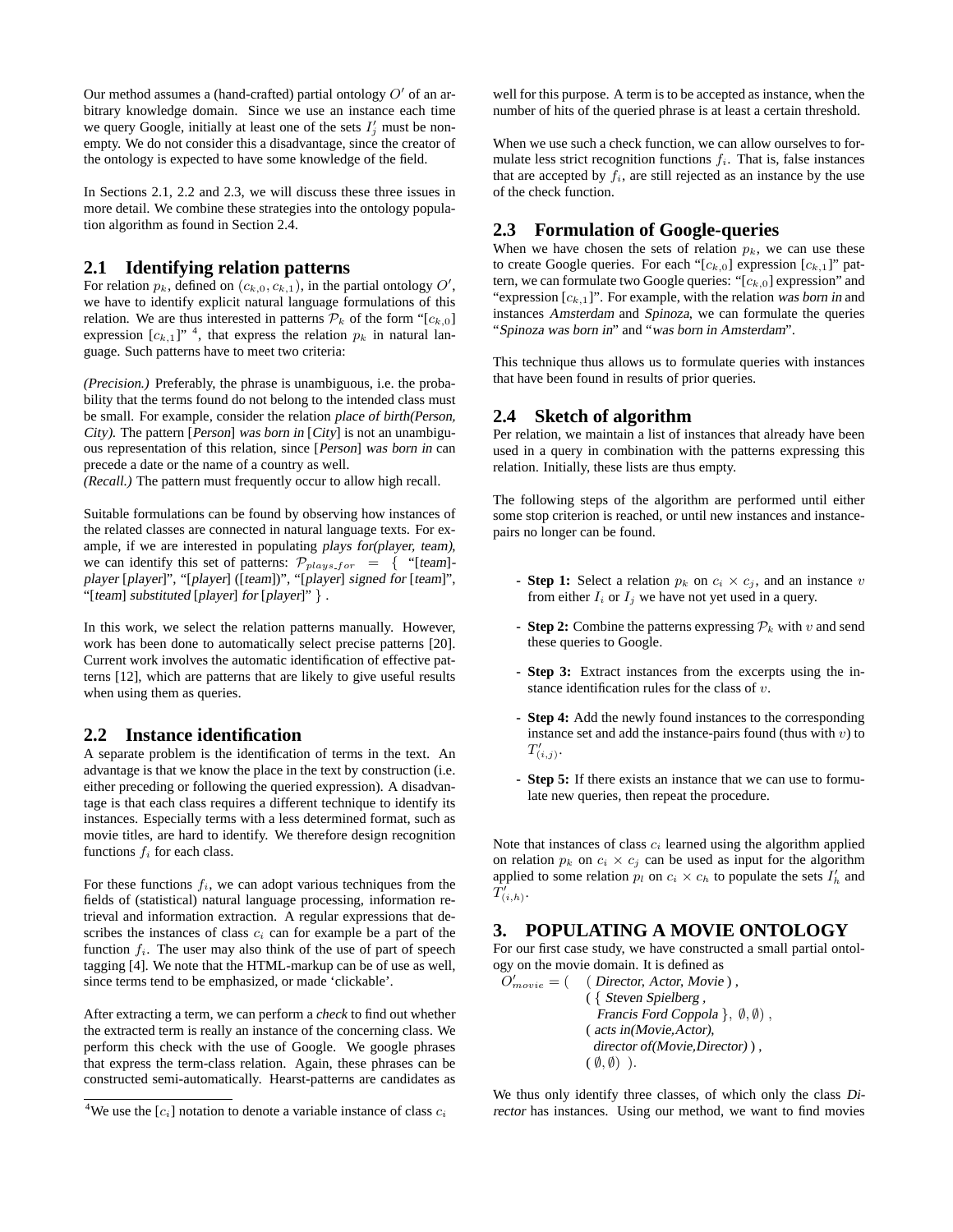directed by these directors. The movies found are used to find starring actors, where those actors are the basis of the search for other movies in which they played, etc. The process continues until no new instances can be found.

**Relation patterns.** This small ontology contains two relations, acts in and director of. For these relations, we have manually selected the sets of patterns:

 $P_{acts.in} = \{``[Movie] starting [Actor], [Actor] and [Actor]'' \}$  and  $P_{directoryof} =$  {"[Director]'s [Movie]", "[Movie], director: [Director]"  $\}$ .

**Instance identification.** We identify a term as a Movie title, if it is placed in a text between quotation marks. Although this may seem a severe restriction, in practice we can permit to loose information contained in other formulations since each Google queryresult gives much redundant information. So, if a movie title is placed between quotation marks just once in the Google results, we are able to recognize it.

A person's name (instances of the classes Director and Actor) is to be recognized as either two or three words each starting with a capital.

Another feature of the recognition function is the use of lists with tabu words. If a tabu word is contained in an expression, we ignore it. We use a list of about 90 tabu words for the person names (containing words like 'DVD' and 'Biography'). For the movie titles we use a much shorter list, since movie titles can be much more diverse. We have constructed the tabu word lists based on the output of a first run of the algorithm.

We *check* each of the extracted candidate instances with the use of one of the following Google-queries: "The movie [*Movie*]", "[*Actor*] plays", or "[*Director*] directed". A candidate is accepted, if the number of Google-results to the query exceeds a threshold. After some tests we choose 5 as a threshold value, since this threshold filtered out not only false instances but most of the common spelling errors in true instances as well.

**Formulation of Google-queries.** The relation patterns lead to the following set of Google-queries: {"[Director]'s", "[Movie] starring", "[Movie] director" , "starring [Actor]"}. We have analyzed the first 100 excerpts returned by Google after querying a pattern in combination with an instance.

## **3.1 Results**

We first ran the algorithm with the names of two (well-known) directors as input: Francis Ford Coppola and Steven Spielberg. Afterwards, we experimented with larger sets of directors and small sets of directors who are unknown to us as input.

An interesting observation is that the outputs are relatively independent of the input sets. That is, when we take a subset of the output of an experiment as the input of another experiment, the outputs are roughly the same. The small differences between the outputs can be explained by the changes in the Google query results over time.

We have found 7,000 instances of the class Actor, 3,300 of Director and 12,000 of Movie. The number of retrieved instances increases, about 7%, when 500 query results are used instead of 100.

**Precision.** When we analyze the precision of the results, we use

the data from the Internet Movie Database (IMDb)<sup>5</sup> as a reference. An entry in our ontology is accepted as a correct one, if it can be found in IMDb. We have manually checked three sequences of 100 instances (at the beginning, middle and end of the generated file) of each class. We estimate a precision of 78 %. Most misclassified instances were misspellings or different formulations of the same entity (e.g. "Leo DiCaprio" and "Leonardo DiCaprio"). In the future, we plan to add postprocessing to recognize these flaws. We can analyze the context (e.g. when 2 actors act in the same set of movies) and use approximate string matching techniques to match these cases.

We identify three categories of incorrect instances in the ontology:

- 1. Different formulations and misspellings of an instance, e.g. the Karate Kid vs. Karate Kid, and Leo DiCaprio vs. Leonardo DiCaprio.
- 2. Different titles for the same movie (e.g. Hable con Ella vs. Talk to Her). Often, both titles are mentioned on web sites. When two movie titles share the same director and set of actors, a check can be done to find the relationship between the two titles.
- 3. False Instances. On each candidate instance we perform a check. However, terms like James Bond and Mickey Mouse slip through this check and are identified as instances.

Likewise, we have also analyzed the precision of the relations, we estimate the precision of the relation between movie and director around 85 %, and between movie and actor around 90%.

**Recall.** The number of entries in IMDb exceeds our ontology by far. Although our algorithm performs especially well on recent productions, we are interested how well it performs on 'significant' movies, actors and directors. First, we made lists of all Academy Award winners (1927-2005) in a number of relevant categories, and checked the recall (Table 1).

| RECALL |
|--------|
| 96%    |
| 94%    |
| 98%    |
| 87%    |
|        |

**Table 1: Recall of Academy Award Winners**

IMDb has a top 250 of best movies ever. The algorithm found 85% of them. We observe that results are strongly oriented towards Hollywood productions. We also made a list of all winners of the Cannes Film Festival, the 'Palme d'Or'. Alas, our algorithm only found 26 of the 58 winning movies in this category.

# **4. EXTRACTING INFORMATION ON FA-MOUS PEOPLE**

The second case study aims at extracting a long list of famous persons and in addition extracting for each of them biographical information such as nationality, period of life, and profession. Using this

 $5$ http://www.imdb.com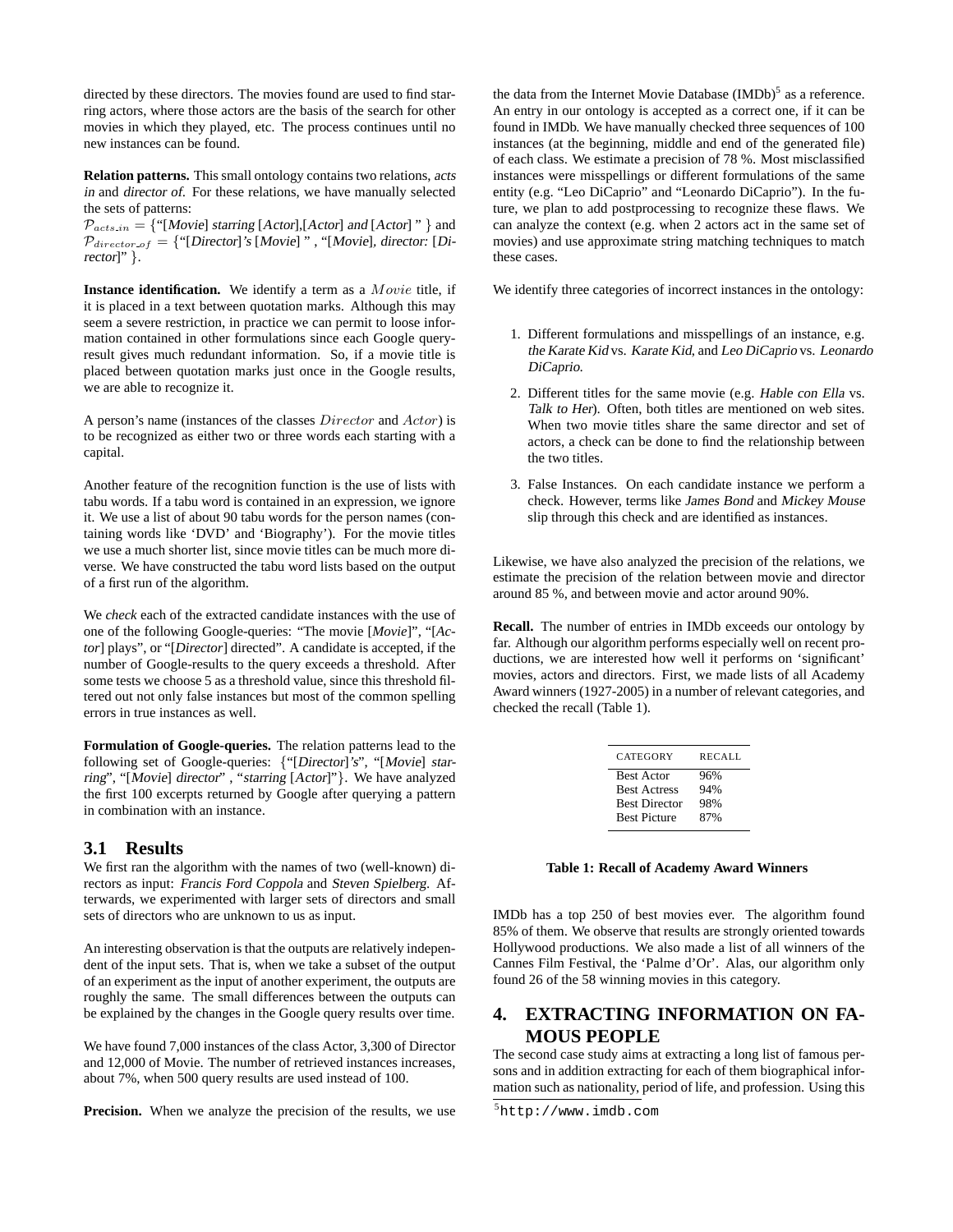additional information, we can create sublists of e.g. 17th-century Dutch painters. The information extraction is carried out in two phases. First a long list of famous persons is extracted, and secondly, additional information on these persons is gathered.

#### **4.1 Relation patterns and query formulation**

It has been observed by e.g. [20] that a surface pattern as "Wolfgang Amadeus Mozart (" is very successful to determine the year of birth of in this case Mozart, as the open bracket will be often followed by the period of life of the person (in this case: 1756-1791). We decided to use this observation but in a different fashion. Instead of looking for the year of birth of a given person, we use year intervals that possibly relate to the lifetime of a person to find famous persons. More precisely, we issued all year intervals " $(y_1 - y_2)$ " as queries to Google, with  $y_1 \in [1000..1990], y_2 - y_1 \in [15..110]$ and  $y_2 \le 2005$ . In other words, we search for persons who were born during the last millenium and who died at an age between 15 and 110. Note that, in this way, we will only find persons that already passed away.

#### **4.2 Instance identification**

For each of these issued queries, we scanned the at most 1000 excerpts that Google returned. In each of these excerpts, we determined the first occurence of the queried pair of numbers. Since Google ignores non-alphanumeric characters, the queried pair of numbers may also occur as  $y_1, y_2$  or as  $y_1/y_2$ . If the queried pair of numbers is in the intended context  $(y_1 - y_2)$ , i.e. if they are surrounded by brackets and seperated by a hyphen, then the words directly preceding this first occurrence are stored for later analysis, to a maximum of six words. In this way, we obtain for each queried pair of numbers up to 1000 short text fragments that potentially contain person names. In addition, for each of the stored text fragments, we remove potential pre- and suffixes that normally cannot be part of a name. For example, we delete all words that precede a full stop (except when preceded by a single capital letter), a colon, or a semicolon. In addition, of words consisting of upper-case letters only we transform the upper-case into lower-case letters, except for the first one (with some specific exceptions concerning ordinal numbers of kings, queens, etc., composite names including hyphens or apostrophes, and Scottish and Irish names). This results in a set of candidate names.

The *check* phase consists of two filtering steps: one to filter out non-person names and one to filter out multiple variants of a single person name. These steps are next discussed in more detail.

Not all text fragments we have found in the extraction phase will be person names. Typically, historic periods, art styles, geographic names, etc. can also directly precede a time interval. Table 2 illustrates the difficulties in discriminating between person names and other text fragments. We note that West Mae is an inversion of the person name Mae West and that Napoleon Hill refers to a person as well as to a geographic location in the state Idaho (USA).

To filter out non-person names, we first constructed from dedicated websites a long list of the most common first names (boy's and girl's names). If a text fragment starts with such a name, then this is a strong indication that the text fragment is a person name. In addition, we constructed a long list of suspect words that typically do not occur in person names, as follows. From the many excerpts that we gathered with the year interval queries we extracted all words, counting how often they occur with a capital and without a capital. If a word occurs most often without a capital, and it is not a special

| PERSON NAME            | <b>NON-PERSON NAMES</b>   |
|------------------------|---------------------------|
| Art Blakey<br>West Mae | Art Deco<br>West Virginia |
| Amy Beach              | Miami Beach               |
| <b>HP</b> Lovecraft    | <b>HP</b> Inkjet          |
| Napoleon Hill          | Napoleon Hill             |

**Table 2: Some examples to illustrate the difficulties in discriminating between persons names and other text fragments.**

word as 'van', 'de', or 'la', then it is added to the long list of suspect words. We next apply a rule-based approach using these lists of first names and suspect words to filter out text fragments that probably do not relate to person names.

In addition to filtering out non-person names, we also want to filter out multiple occurrences of the same person name. These occurrences are caused by variations in spelling of names and errors in the lifetimes. To this end, we carried out the following filtering steps.

- 1. *Keeping only the last name/lifetime variants that occur most often*. For each last name/lifetime combination, we often find different variants of first names preceding it. For example, Bach (1685 - 1750) is preceded by, e.g., Johann Sebastian, JS, and Johann <sup>S</sup>. Of all these variants we only store the one that is found most often, i.e., the variant that occurs most often in the text fragments we found in the 1000 excerpts that Google returned on query "(1685 - 1750)".
- 2. *Filtering out small variations in name*. If two names have exactly the same lifetime and the edit distance [17, 13] between these full names is less than a given threshold, then only the variant that is found most often is kept. As threshold we use an edit distance of two.
- 3. *Filtering out single errors in lifetimes*. If two names are completely identical but their lifetimes differ in only the year of birth *or* the year of death, then only the variant that is found most often is kept.

Experiments indicate that in this step we reduce the candidate set of names by approximately 25%.

#### **4.3 Ordering persons by fame**

To order the persons by fame, we use Google page count (GPC) as our measure of fame. Now, the question is which query we should issue to Google to determine the GPC of a person. The query should be neither too general nor too specific.

A single person is often identified in different ways, e.g. Johann Sebastian Bach, JS Bach, JOHANN SEBASTIAN BACH and Bach, Johann Sebastian all refer to the same person. The last variant is called an *inversion*. The latter two variants can be transformed into the first variant by substituting upper-case characters by lower-case ones and by adjusting the order of first and last names. Complicating factors in the identification of inversions are  $(i)$  that a comma between last name and first names is sometimes omitted and  $(ii)$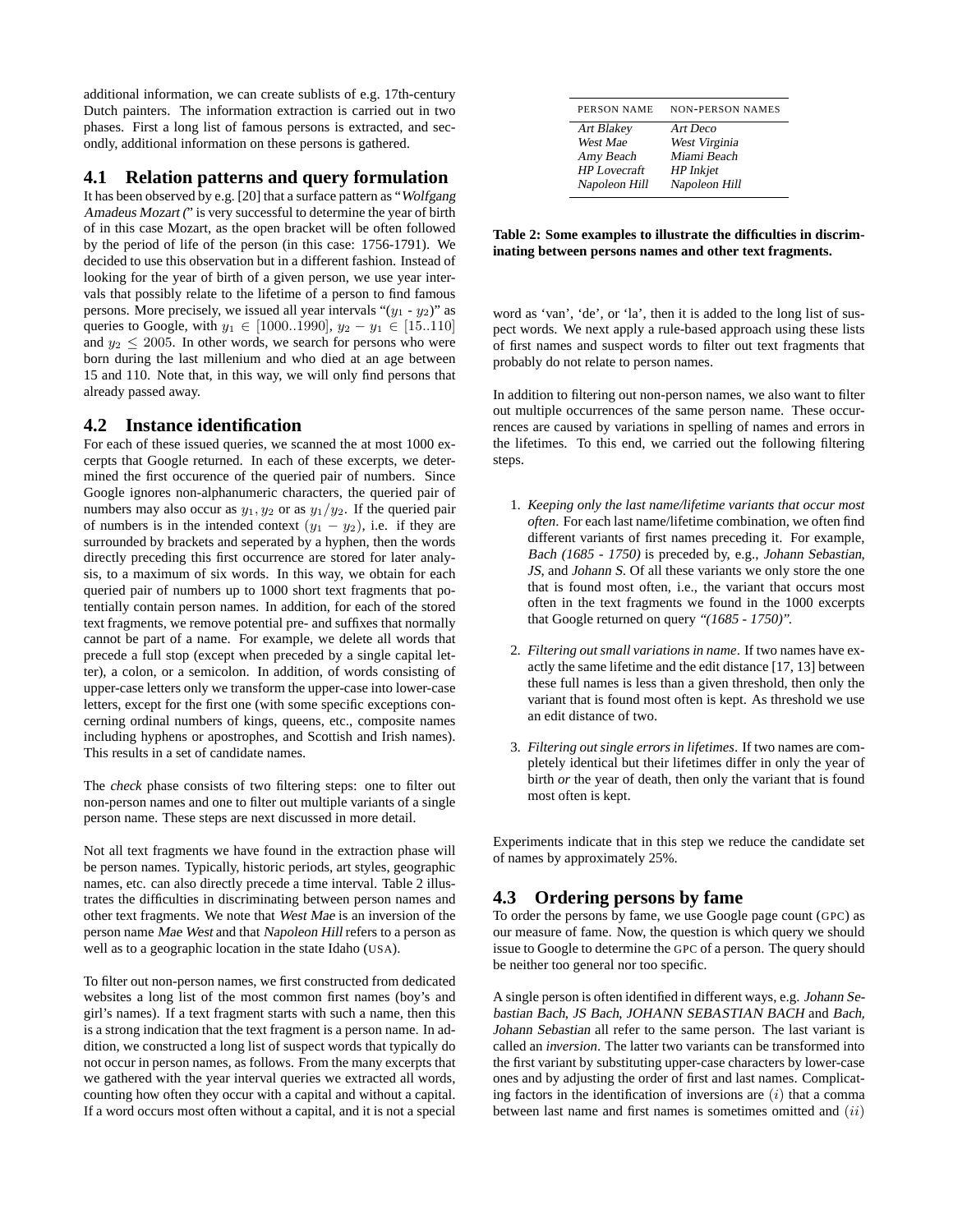that many first names also occur as last names. An additional complication is that the first names of a name sometimes vary per language. To achieve that we are less sensitive to these variants, we use the following query to determine the GPC:

#### "[last name] ([year of birth] - [year of death])"

For kings, queens, popes, etc., we use the Latin ordinal number as last name. In this way Charles <sup>V</sup> (1500 - 1558), Carlos <sup>V</sup> (1500 - 1558), and Karel <sup>V</sup> (1500 - 1558) are all covered by query "V (1500 - 1558)". Note that we assume the combination of last name and lifetime to be specific enough to uniquely identify famous persons.

#### **4.4 Extracting additional information**

The first phase, described above, resulted in a large list of famous persons that was ordered using GPC as measure of fame. For further details on this list we refer to [15]. In the next phase, we extracted additional information, such as gender, nationality, and professions. Also, we tried to retrieve related images and a few one-liners that already give a brief impression of how the person gathered fame. We extracted additional information for the top 10,000 of the list of famous persons that we obtained in the first phase. We next briefly describe how we gathered this additional material.

To acquire additional information, we again issued queries to Google of the type "Albert Einstein was", i.e., we used the full name of a person followed by the word was, where we restrict ourselves to English language pages. From the excerpts that Google returns, we extracted complete sentences that contain the query. Hence, if only a fraction of a sentence was given in an excerpt, then this fraction was simply ignored. These sentences were next used to identify specific words that indicate gender, nationality and professions.

**Determining gender.** We simply counted words that refer to the male gender, namely the words he, s his, son of, brother of, father of, man and men. Likewise, we counted words that refer to the female gender, namely the words she, her, daughter of, sister of, mother of, woman, and women. We simply assigned the gender with the highest count.

**Determining nationality.** We extracted for each country from the CIA World Factbook website the country name (in conventional short form) and the corresponding adjective that indicates nationality, e.g. 'Belgium' and 'Belgian'. In addition, for some countries we added a number of additional terms relating to parts of the country, such as 'Flemish' for Belgium and 'English', 'Scottish', and 'Welsh' for the United Kingdom. To determine the nationality, we count for each country the number of word occurrences in the set of sentences, and simply assign the nationality with the highest count. So far, we did not consider country names of countries that do no longer exist, such as Prussia.

**Determining professions.** To determine in a similar fashion the professions of a given person, we first have to construct a list of potential professions. This list is generated as follows. We started with a hand-made list of 40 professions, that we extended automatically as follows. Using the nationalities and short list of professions we constructed queries of the form

"[nationality] [profession] and"

such as e.g. "Dutch astronomer and". These were issued to Google, and the resulting excerpts were analysed for additional profession names. More precisely, if in a resulting excerpt the query was succeeded by up to three words without a capital followed by a word with a capital, then these one to three words without a capital are added to the list of potential professions. This resulted in a list of approximately 2500 potential professions. This list includes qualifications that are not professions in the strict sense but are used to characterize persons, such as free thinker, sex symbol, and feminist. Table 3 give the top-40 of the professions found, ranked by the number of times that these professions were found in the excerpts.

| <b>PROFESSIONS</b> |      |             |     |
|--------------------|------|-------------|-----|
| philosopher        | 1275 | designer    | 222 |
| composer           | 804  | scientist   | 215 |
| mathematician      | 773  | musician    | 213 |
| poet               | 668  | historian   | 210 |
| physicist          | 501  | inventor    | 208 |
| writer             | 478  | essayist    | 201 |
| playwright         | 469  | engineer    | 199 |
| novelist           | 429  | singer      | 198 |
| sculptor           | 362  | dramatist   | 186 |
| author             | 352  | theorist    | 175 |
| critic             | 346  | illustrator | 171 |
| astronomer         | 343  | journalist  | 166 |
| painter            | 329  | statesman   | 138 |
| politician         | 323  | teacher     | 138 |
| artist             | 286  | mystic      | 133 |
| architect          | 284  | educator    | 132 |
| director           | 270  | theologian  | 127 |
| conductor          | 267  | physician   | 125 |
| actor              | 261  | printmaker  | 124 |
| pianist            | 224  | scholar     | 112 |

**Table 3: The professions that were found most often.**

As for gender and nationality, we now simply count how often each of these profession names occur in the sentences. However, instead of only selecting the one with the highest count, we here want to be able to retain multiple professions. For that reason, we select the ones that have at least a count of  $0.5 \cdot c_{\text{max}}$ , where  $c_{\text{max}}$  is the score of the highest scoring profession, ordered by decreasing count.

## **4.5 Results**

To give an impression of the results that we obtained in this case study, we present three tables. Table 4 gives the top of the persons born in the period [1880..1889], Table 5 gives the top of the persons that has as their highest scoring profession either artist or painter, and Table 6 gives the top of the persons that were identified as Dutch.

**Recall.** To get an impression of the performance of our algorithm, we estimate the recall by choosing a diverse set of six books containing short biographies of persons whom we would expect to find in our list. For each of these books, we determined for the persons that could potentially be found by our algorithm (i.e., the persons who are born in the intended time period and have died). Of these 1049 persons, 1033 were present in our list, which is a fraction of 0.98. For further details on the chosen books we refer to [15]. We observe that the recall is close to one, for each of the six books, even for a more specialized topic as 17th century Dutch painters. Of the total 108 of these painters mentioned in one of the books, 106 were found. We note that of the 16 persons that did not appear in our list, there were 4 persons for which the books could not provide the lifetime.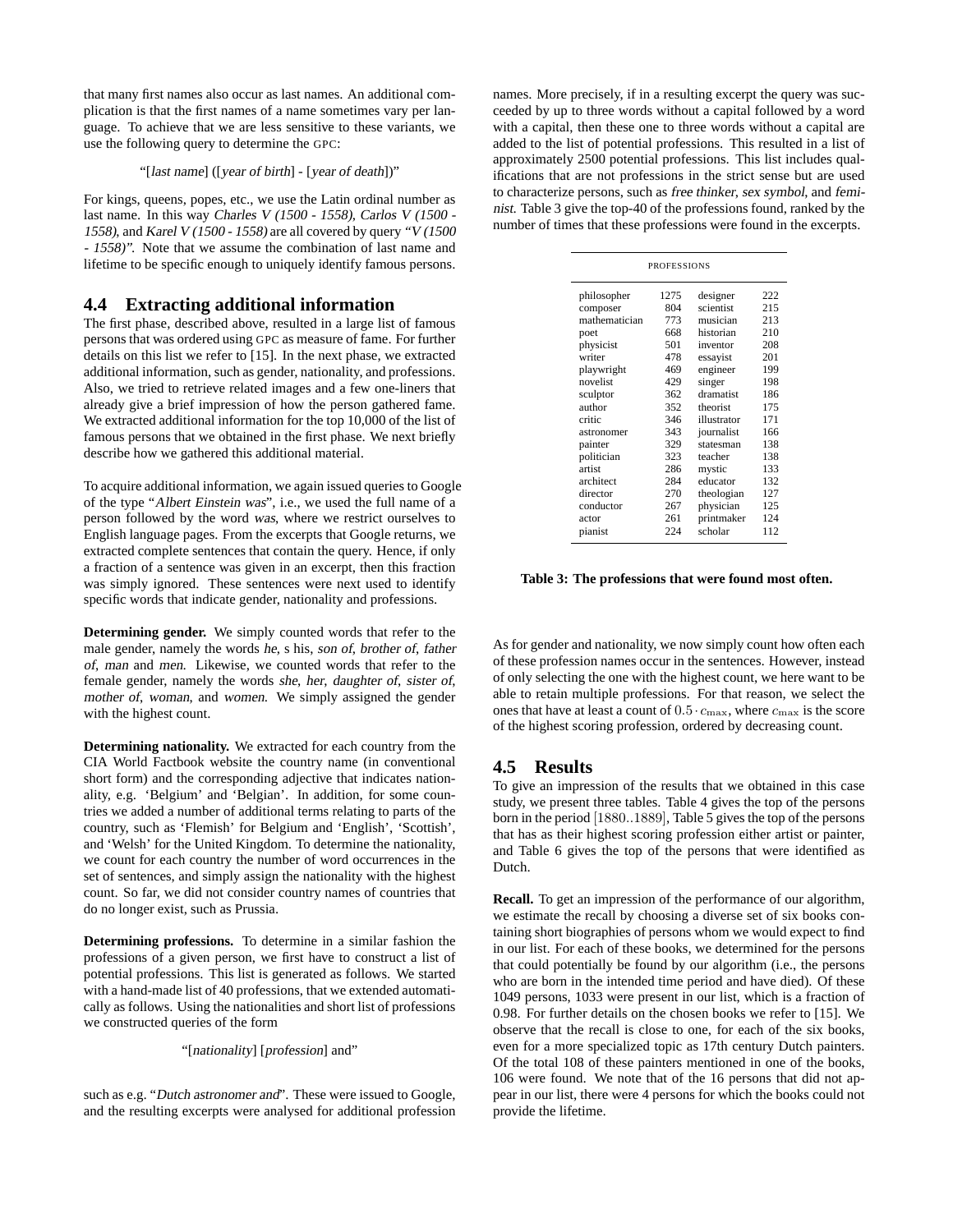| BORN IN [1880, 1889]              |                      |                      |  |
|-----------------------------------|----------------------|----------------------|--|
| James Joyce (1882-1941)           | Ireland              | author               |  |
| Bela Bartok (1881-1945)           | Hungary              | composer             |  |
| Pablo Picasso (1881-1973)         | Spain                | artist               |  |
| Anton Webern (1883-1945)          | Austria              | musician, composer   |  |
| HL Mencken (1880-1956)            | <b>United States</b> | author, journalist   |  |
| Niels Bohr (1885-1962)            | Denmark              | scientist, physicist |  |
| Adolf Hitler (1889-1945)          | Germany              | leader               |  |
| Amedeo Modigliani (1884-1920)     | Italy                | artist, painter      |  |
| Agustin Barrios (1885-1944)       | Paraguay             | musician, composer   |  |
| Le Corbusier (1887-1965)          | Switzerland          | architect            |  |
| John Maynard Keynes (1883-1946)   | United Kingdom       | economist            |  |
| Ludwig Wittgenstein (1889-1951)   | Austria              | philosopher          |  |
| Igor Stravinsky (1882-1971)       | Russia               | composer             |  |
| TS Eliot (1888-1965)              | United Kingdom       | poet                 |  |
| Franz Kafka (1883-1924)           | Czech Republic       | author               |  |
| Franklin D. Roosevelt (1882-1945) | <b>United States</b> | president            |  |
| Marc Chagall (1887-1985)          | Russia               | painter, artist      |  |
| Martin Heidegger (1889-1976)      | Germany              | philosopher          |  |
| Kahlil Gibran (1883-1931)         | Lebanon              | poet, philosopher,   |  |
| Heitor Villa-Lobos (1887-1959)    | Brazil               | composer             |  |
|                                   |                      |                      |  |

#### **Table 4: The 20 persons born between 1880 and 1889 with the highest** GPC**.**

For the recall of the additional information, we observe that for the 10,000 persons that we considered all were given a gender, 77% were given a nationality, and 95% were given one or more professions.

**Precision.** All kinds of imperfections can still be observed in our list of famous persons, such as remaining inversions, missing parts of a name, and errors in lifetimes, although each of these occurs relatively infrequently. We concentrate on estimating the fraction of names that do not relate to persons. The corresponding precision that is obtained by the algorithm has been estimated as follows. We selected three decennia, namely 1220-1229, 1550-1559 and 1880- 1889, and analyzed for each the candidate persons that were 'born' in this decennium. For the first two decennia we analyzed the complete list, for decennium 1880-1889 we analyzed only the first 1000 as well as the last 1000 names. This resulted in a precision of 0.94, 0.95, and 0.98, respectively. As the decennium of 1880-1889 resulted in considerably more names, we take a weighted average of these results. This yields an estimated precision for the complete list of 0.98 [15].

Regarding the precision of the additional information, we make the following observations. The algorithm will find at most one nationality. For persons that migrated during their lives this poses a problem. Very often, sentences with the pattern "was born in" occur so frequent that the country of birth determines the nationality found, such as for Henri Michaux. Adolf Hitler forms an exception on this rule.

Regarding the professions found, we observe that the results are usually quite accurate, even if persons have performed diverse things in life. For example, Leonardo da Vinci has been given the professions artist, scientist, and inventor, and Benjamin Franklin the professions inventor, scientist, statesman, and author. Some of the profession are ambiguous words such as general, director and judge. Such professions lead to less precise results. Also, king, queen, and saint are often used in a metaphorical sense. Errors also occur due to the mentioning of the parents' professions. For example, Edgar Degas was given banker as his third profession, because he was

| <b>ARTISTS/PAINTERS</b>                                                                                                                                                                                                                                                                                                                                                                                                                                                                                                                                                 |                                                                                                                                                                                                  |                                                                                                                                                                                                                                                                               |  |
|-------------------------------------------------------------------------------------------------------------------------------------------------------------------------------------------------------------------------------------------------------------------------------------------------------------------------------------------------------------------------------------------------------------------------------------------------------------------------------------------------------------------------------------------------------------------------|--------------------------------------------------------------------------------------------------------------------------------------------------------------------------------------------------|-------------------------------------------------------------------------------------------------------------------------------------------------------------------------------------------------------------------------------------------------------------------------------|--|
| Leonardo da Vinci (1452 - 1519)<br>Pablo Picasso (1881 - 1973)<br>Vincent van Gogh (1853 - 1890)<br>Claude Monet (1840 - 1926)<br>Pierre-Auguste Renoir (1841 - 1919)<br>Paul Gauguin (1848 - 1903)<br>Edgar Degas (1834 - 1917)<br>Paul Cezanne (1839 - 1906)<br>Salvador Dali (1904 - 1989)<br>Henri Michaux (1899 - 1984)<br>Gustav Klimt (1862 - 1918)<br>Peter Paul Rubens (1577 - 1640)<br>Katsushika Hokusai (1760 - 1849)<br>Amedeo Modigliani (1884 - 1920)<br>JMW Turner (1775 - 1851)<br>James Mcneill Whistler (1834 - 1903)<br>Rene Magritte (1898 - 1967) | Italy<br>Spain<br>Netherlands<br>France<br>France<br>France<br>France<br>France<br>Spain<br>Belgium<br>Austria<br>Belgium<br>Japan<br>Italy<br>United Kingdom<br><b>United States</b><br>Belgium | artist, scientist<br>artist<br>artist, painter<br>artist, painter,<br>painter<br>painter<br>artist, painter,<br>painter, artist<br>artist<br>artist, poet<br>painter, artist<br>artist, painter<br>painter<br>artist, painter<br>artist, painter<br>artist<br>artist, painter |  |
| Henri Matisse (1869 - 1954)<br>Rembrandt van Rijn (1606 - 1669)<br>Edouard Manet (1832 - 1883)<br>Herm Albright (1876 - 1944)<br>Marc Chagall (1887 - 1985)<br>Edvard Munch (1863 - 1944)<br>Wassily Kandinsky (1866 - 1944)<br>Francisco Goya (1746 - 1828)                                                                                                                                                                                                                                                                                                            | France<br>Netherlands<br>France<br>Russia<br>Norway<br>Russia<br>Spain                                                                                                                           | artist<br>artist, painter<br>artist, painter<br>artist, engraver,<br>painter, artist<br>painter, artist<br>artist, painter<br>artist, painter                                                                                                                                 |  |

**Table 5: The 25 artists/painters with the highest** GPC**.**

born to a banking family. Some persons remain difficult the characterize, however. Calamity Jane was given a long list of professions: actress, horsewoman, prostitute, musician, entertainer, dancer, and hunter. As wife of Franklin Delano Roosevelt, Eleanor Roosevelt is given the profession president.

**Biographical entries.** To get a better impression of the quality of the biographical entries, we manually checked 50 persons, evenly distributed in the top-2500. Of these 50 persons, we observed that gender, nationality and professions were all correct for 38 persons. No errors in gender were detected in any of the 50 persons. For three persons the nationality was not found. All nationalities found proved to be correct. For two persons, all given professions were wrong. For eight others, one or more given professions were incorrect, but usually the professions with the highest count were correct. In the final paper, results of a more extensive analysis will be provided

## **5. CONCLUSION AND FUTURE WORK**

We have presented a framework algorithm for ontology population using Googled expressions. We combine patterns expressing relations and an instance of a class into queries to generate highly usable Google excerpts. From these excerpts we simultaneously extract instances of the classes and instance pairs of the relations.

The method is based on hand-crafted patterns which are tailormade for the classes and relations considered. These patterns are queried to Google, where the results are scanned for new instances. Instances found can be used within these patterns as well, so the algorithm can populate an ontology based on a few instances in a given partial ontology.

The results of the experiments are encouraging. We used simple patterns, recognition functions and checks that proved to be successful.